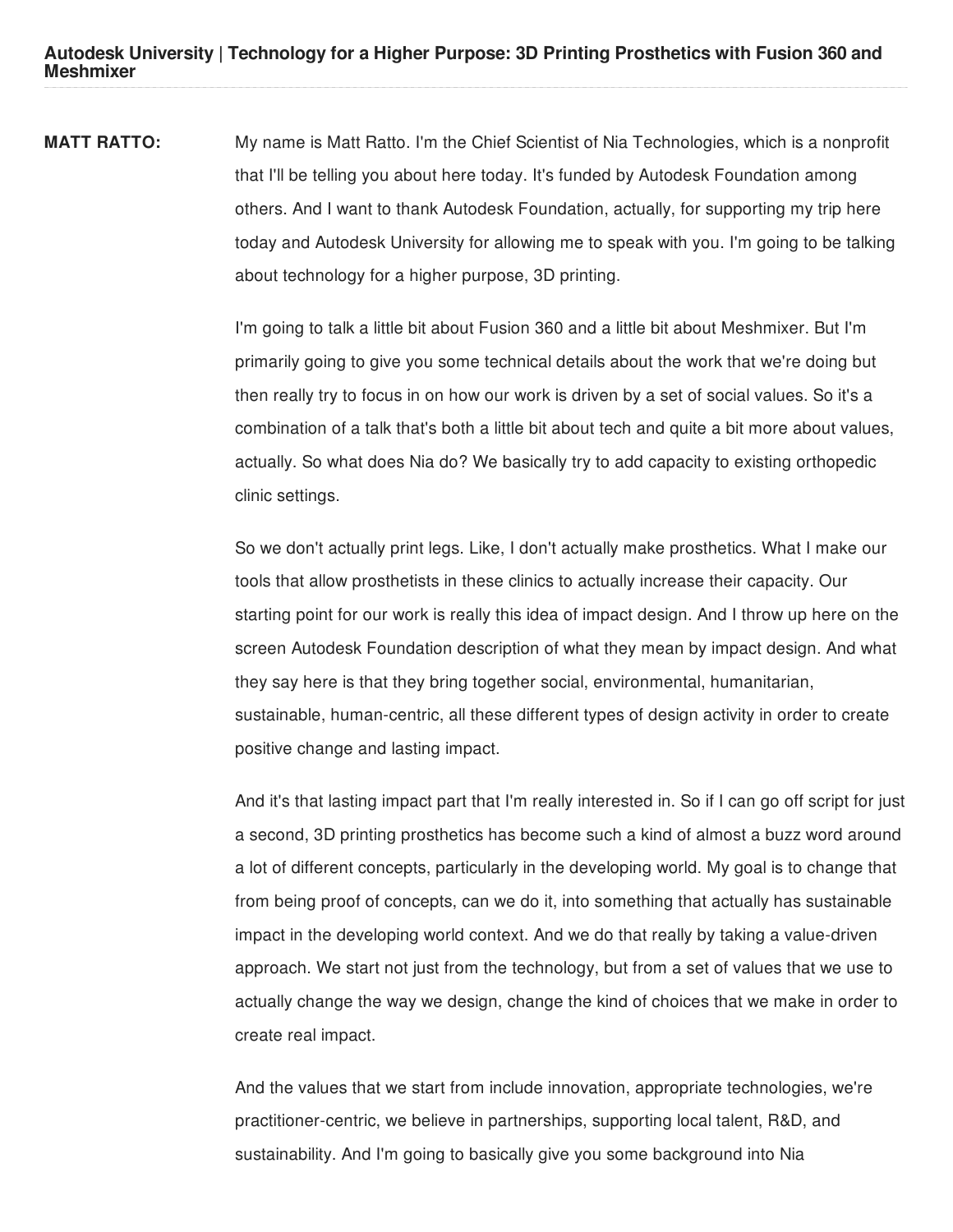Technologies. Here at the beginning, I'm going to talk about the need that our work tries to approach and the solution that we've developed. And then I'm going to really focus on this value-centered activity, trying to give you specific examples from our actual work.

So I'm trying to move beyond just discourse around values to give you specific choices that we've made as an organization and as a set of technology producers that have been shaped by these values. So Nia started as a project called 3D PrintAbility in 2013. The origins were a bit odd.

I was actually approached in my laboratory at U of T, at University of Toronto by a nonprofit and a clinic in Uganda who had heard about 3D printing and were interested in exploring what it might offer them. We did a pilot at that clinic. I'll tell you more about that later. And then launched a non-profit, Nia Technologies, to scale out the work of 3D PrintAbility further. We started that about last year, a little over a year and a half ago.

We're located in Toronto, but we have partners all over the world. And our focus currently is on prosthetics and orthotics and, specifically, on orthopedic clinics and walking, as I'll talk about a little bit here in a minute. Our team, I'm the Chief Science Officer. We have a CEO named Jerry Evans, who was actually here at Autodesk University last year. We have Kathleen Gotts handles our communications and marketing.

We have a number of research consultants that work in hospitals and other clinical settings in Canada, primarily. And we have a product specialist who does customer support and training, David Singh. Our partners include Vorum Technologies in British Columbia, University of Toronto, Autodesk Research, with whom I've been working for many, many years and since 2013 on this project. So they're a big part of it. And then we have hospital partners, CoRSU Hospital in Uganda, the Excede Hospital Network in Southeast Asia, and CCBRT, which is a rehabilitation hospital in Tanzania.

And our funders include Grand Challenges Canada, CBM, which is a nonprofit, Google Foundation, Autodesk Foundation, and Stronger Together Philanthropy and Jericho Foundation, which are both charity organizations. So we've assembled a mix and match of funding in order to carry out the work that we've been doing for the last couple of years. All right. So let me turn to the need.

And again, maybe you've heard these statistics before but I'll highlight them again now.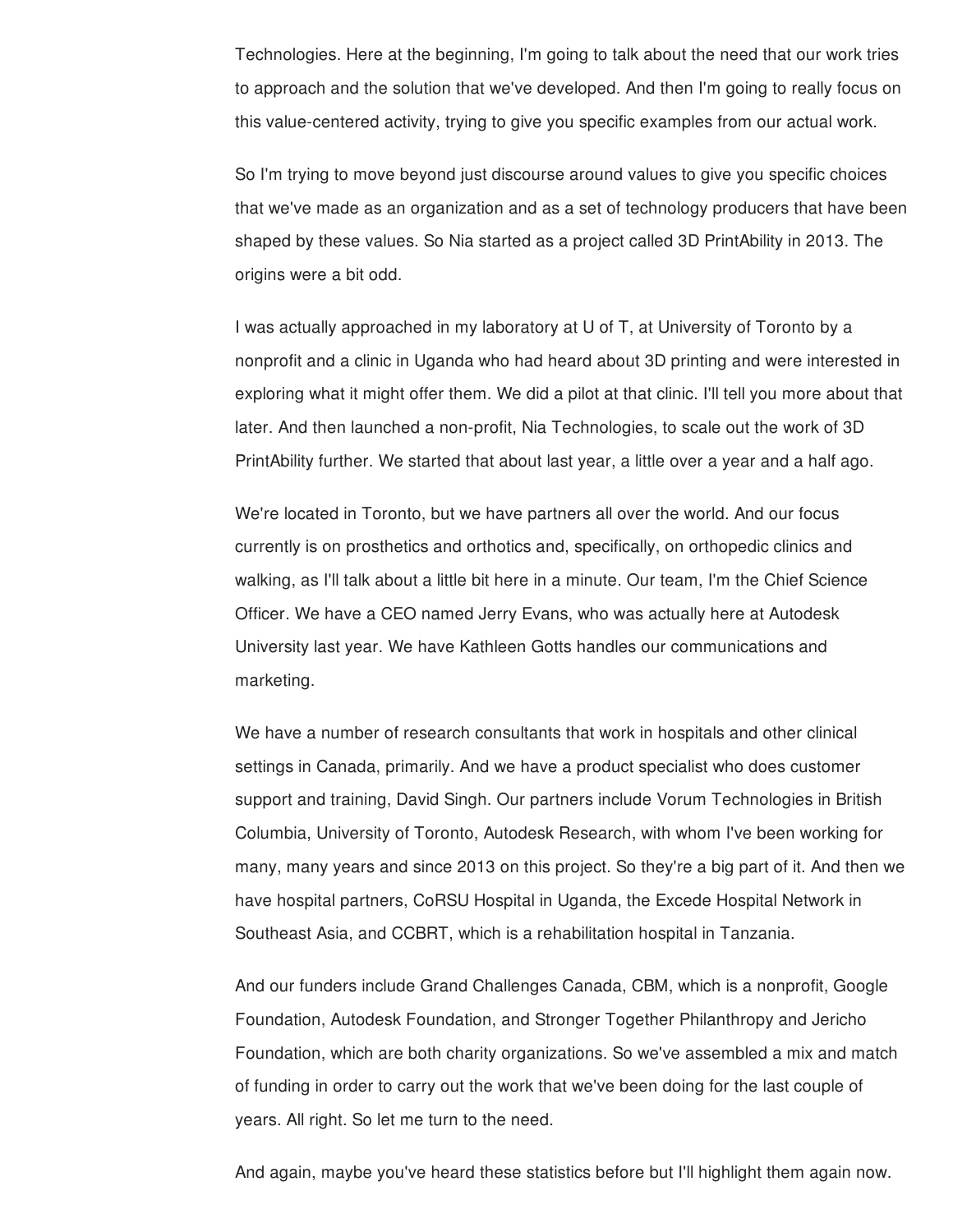So the need that we're trying to address is basically the fact that there's over 30 million people in the developing world that need access to prosthesis and other forms of mobility aids. So they need these devices in order to allow them to be mobile in the environments that they live. In particular, they need them in order to walk.

The problem, of course, isn't just a financial issue. It isn't just that there isn't enough resources or money. Even with resources and money, there's a shortage of the trained clinicians that can actually produce good devices, not just devices but good devices, which we believe is necessary for really solving this problem. And the reason that that lack is exacerbated is because the process of producing these devices is long, is arduous, is manual, is difficult, and is resource intensive and slow.

So you have a shortage of prosthetists and other clinicians. And you have a process that takes a long time. And basically, that results in that less than 15% of people across the developing world receive devices that can help them walk. That's a pretty staggering statistic, particularly when it's applied to children. And so our focus is actually on helping children walk.

And the reason that we're so interested in that is because of the longer knock-on effects of children not being able to walk. Those effects include individual, community, and social problems. At the individual level, it means that those children don't have access to education, that they often have difficulty finding friends and socializing and building community networks. At the family or even the village level, it means that people who would otherwise be employed or making money in various ways or farming have to reduce that time in order to take care of these children.

And the result of that is that there are these direct, indirect, and long-term economic costs. Now, I wanted to actually find the number, I wanted to bring in some nice, tight number and say, those costs are exactly. Well, it's a bit of black magic when you see people calculating these things. They have done that around childhood disability in the developed world and come up with a variety of statistics associated with that.

But in the developing world, the stats don't really exist. There's too much diversity across these contexts. So it's pretty hard to really come up with exact numbers, though we're working on doing that with some statisticians to SickKids Hospital in Toronto. Now, I could tell you about the tech that we're doing. But instead of doing that, I thought I'd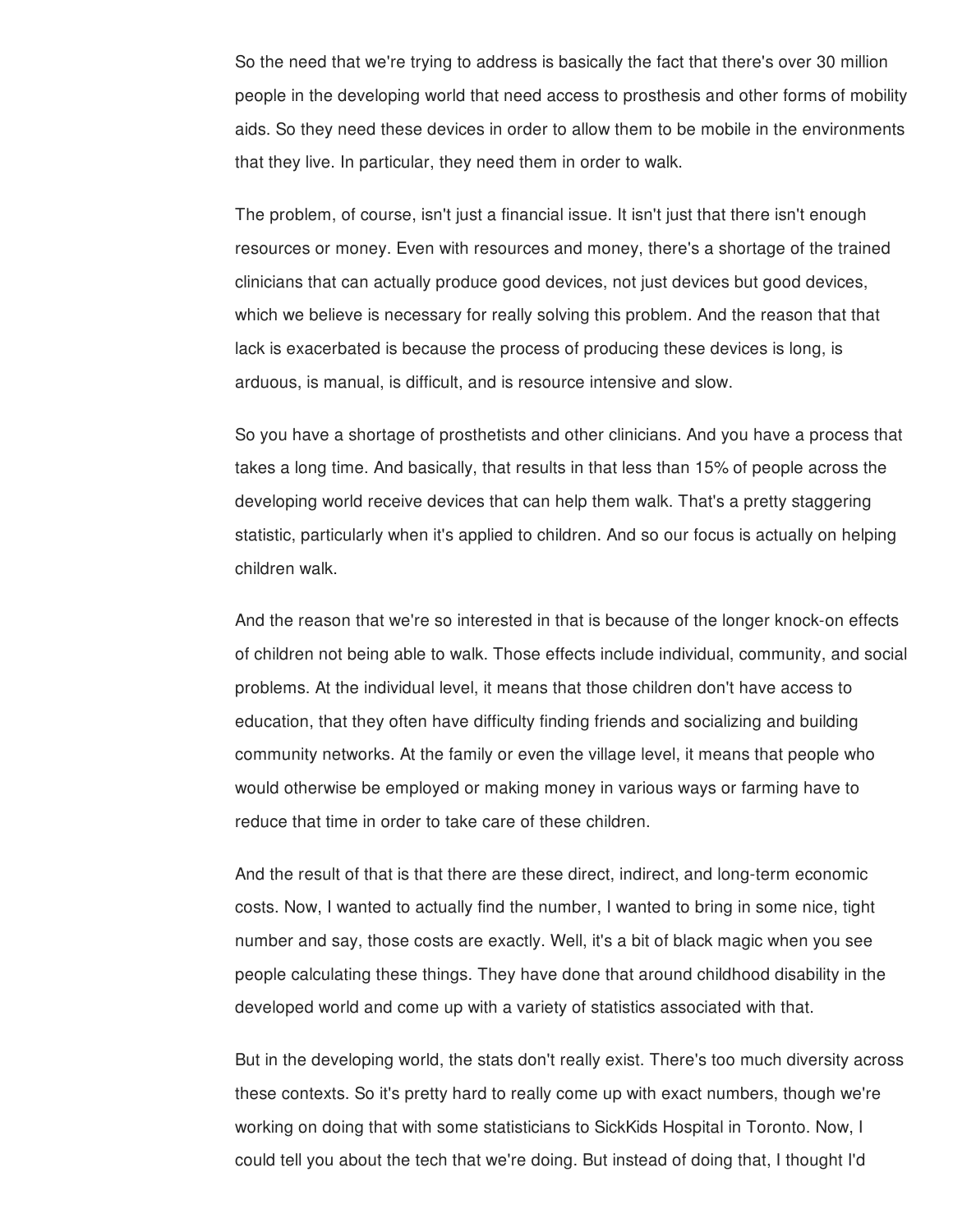show you this video.

That's a picture of Roseline, the first patient we fitted a couple of years ago. I'm going to show you this video because I think it shows, number one, what the manual process looks like for producing prosthetics. It shows kind of our intervention. And it highlights the kind of effects that we're trying to get.

But I will say that the video is a bit old now, so I'm going to follow up after the video telling you a little bit more about how our technologies have changed over the last couple of years. So I'm going to kick it off here. And hopefully, the audio will be loud enough and not too loud. Runs about five minutes, OK, and then I'll come back and continue to talk with you. Too loud?

[VIDEO PLAYBACK]

[MUSIC PLAYING]

- She was born and her leg was missing the right foot. It was missing. It was very difficult for her to walk, to play also with the other children. She can be lonely. But when she was given a leg, she was able to run with others, play with others.

- When we give a child a prosthetic limb, we're allowing them to walk, we're allowing them to go to school, and we're allowing them to participate in their family and community lives.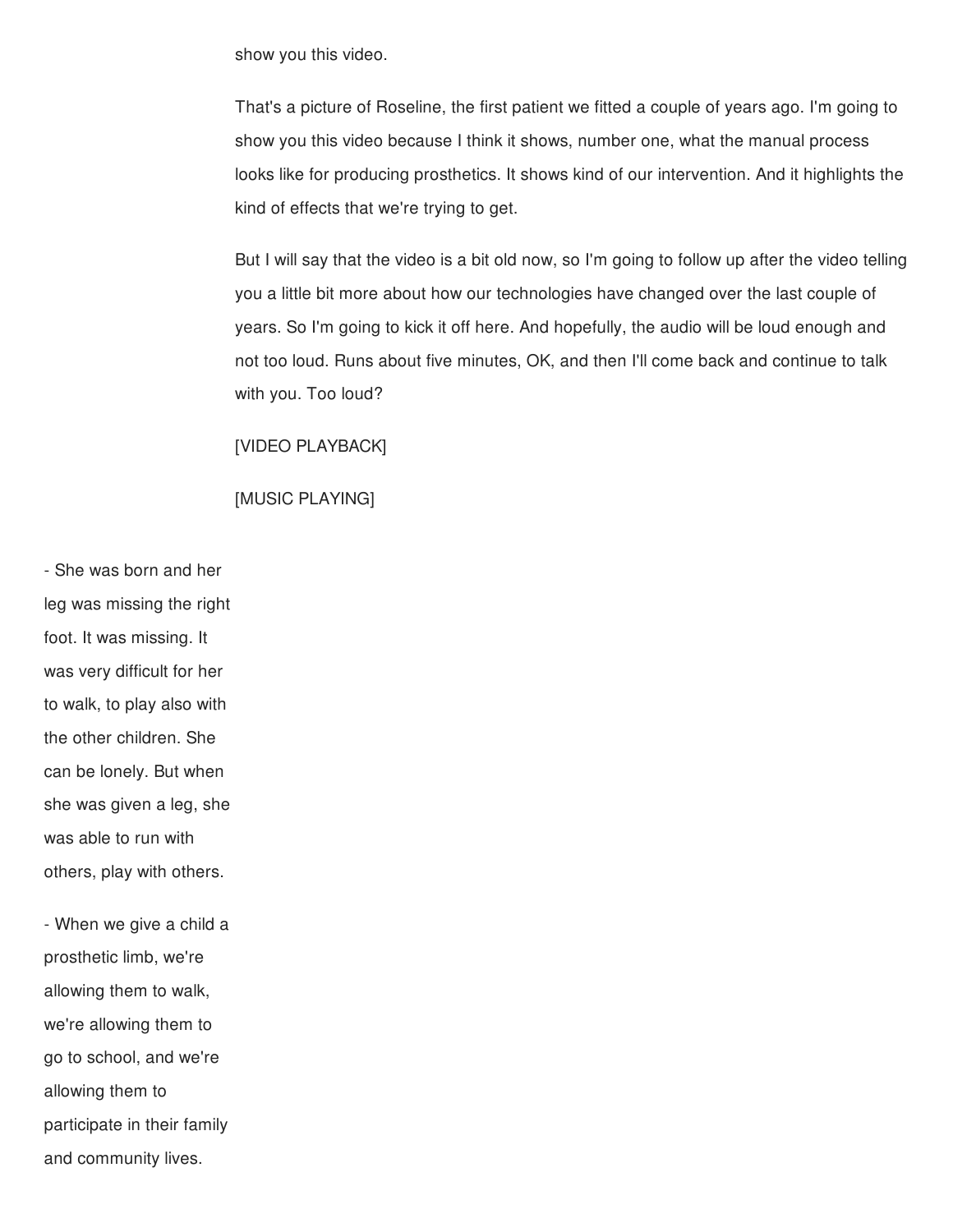### - [INAUDIBLE]

- In a place like Uganda, there's a huge lack of [INAUDIBLE].

- For over the past decade, we have [INAUDIBLE]. It would take another 50 years just to train [INAUDIBLE].

- [INAUDIBLE].

- [INAUDIBLE].

- Given the fact that the manual processing period takes up to a week, that means [INAUDIBLE]. In the entire country. And we wanted to see if it was possible to speed that process up using 3D scanning and printing technologies.

> We basically created our process, which mimics the cases, the manual process, just in a digital environment instead of a manual environment. Instead of [INAUDIBLE] it means that we can it to capture the external shape [INAUDIBLE]. Instead of rectifying that shape by adding or subtracting plaster, we used 3D modeling software to basically add or subtract those materials.

And instead of wrapping it in polypropylene in kind of physical world, we did something very similar in the digital context, wrapping that shape to create a socket model, which we then printed on our 3D printer.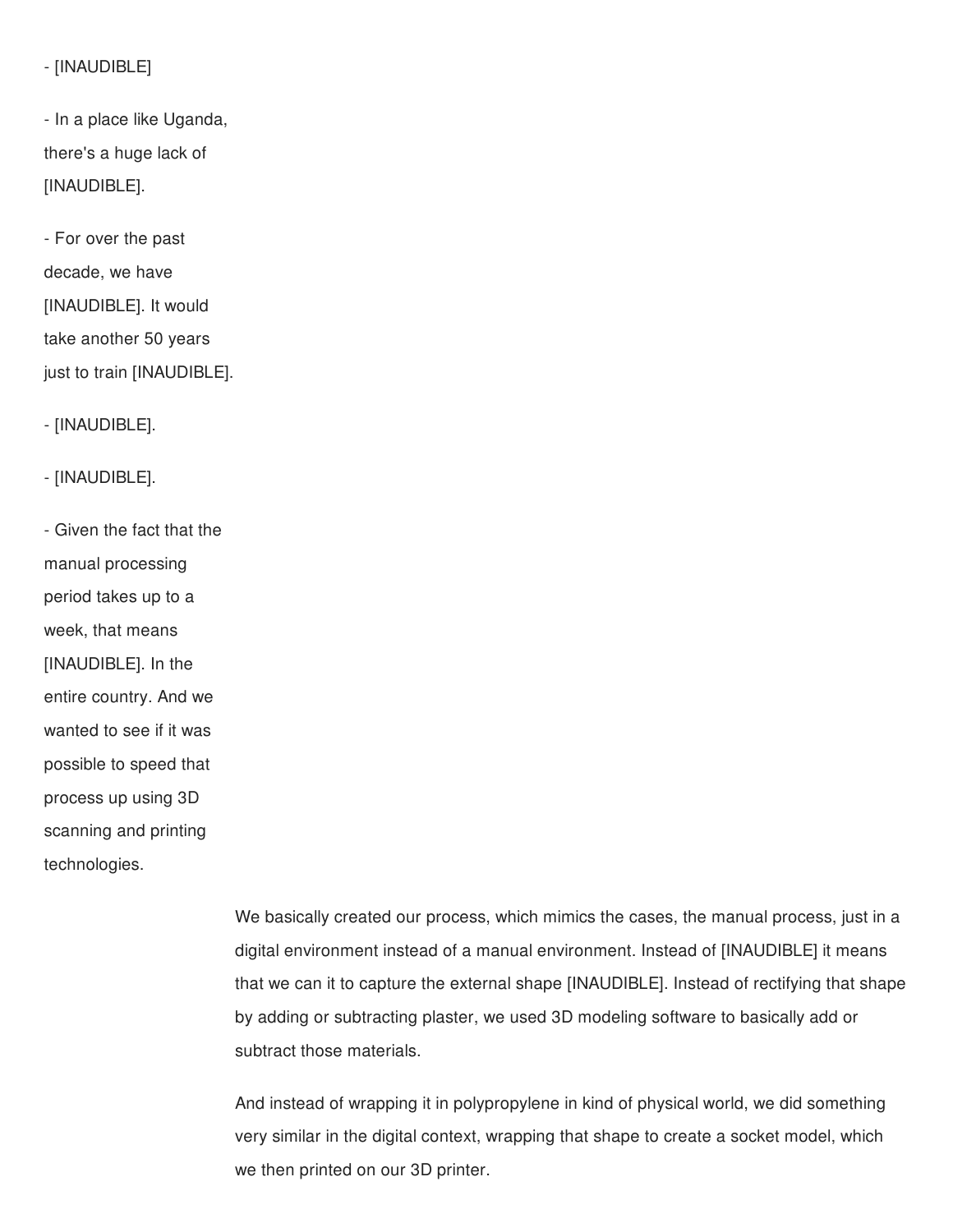## [MUSIC PLAYING]

So we've tried to kind of parallel or conserve aspects of that manual process into the digital process to also facilitate the transfer of knowledge and the growing expertise of [? processes ?] that are already skilled.

- It's a tough learning curve, actually, because you're learning a lot of new skills about how to operate in digital space.
- They are teaching you to make your work easier. Like you take short time doing your work now. Like you are developing from what you already know, another stage.
- With this method, we could easily [? Skype ?] 80% of the time and produce a new device. That would mean that although there's a shortage of technicians in Uganda, at least for the technicians [? without, ?] we can use the more [? efficient. ?] - Imagine that a patient

needs a socket. Rather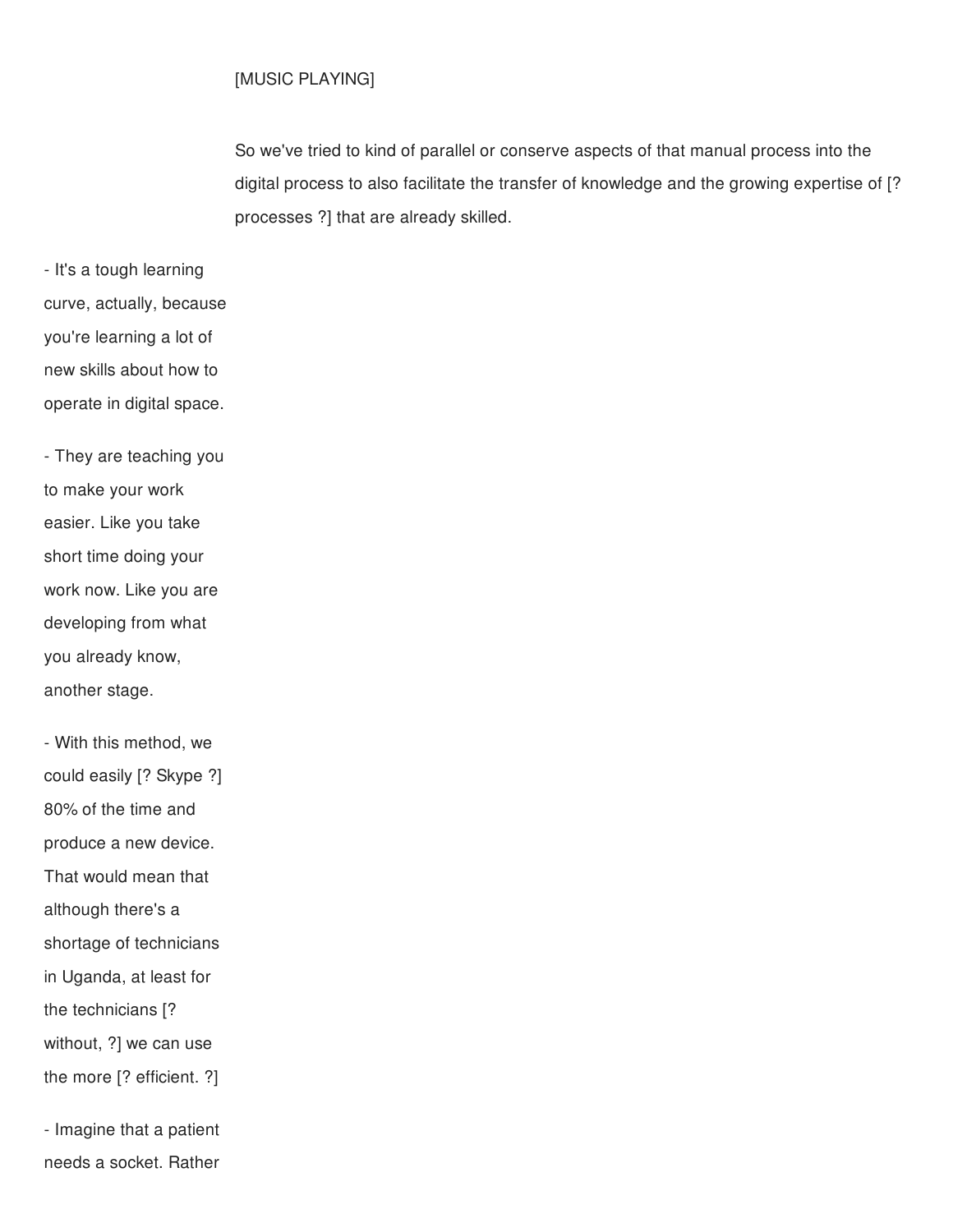than spending a whole week here, you may only have to spend one day here.

- I know I can help my sister when she has grown.

# [MUSIC PLAYING]

- This one is faster and more comfortable, fitting the body. When you're moving, you're just move freely. Without any problem.

- CoRSU Hospital, the University of Toronto, Autodesk Research, and CBM Canada have all brought unique skills and expertise to be able to produce a prosthetic limb for a child.

- By bringing those different groups together, it increases our capacity to truly intervene in these what we might call real wicked problems in society.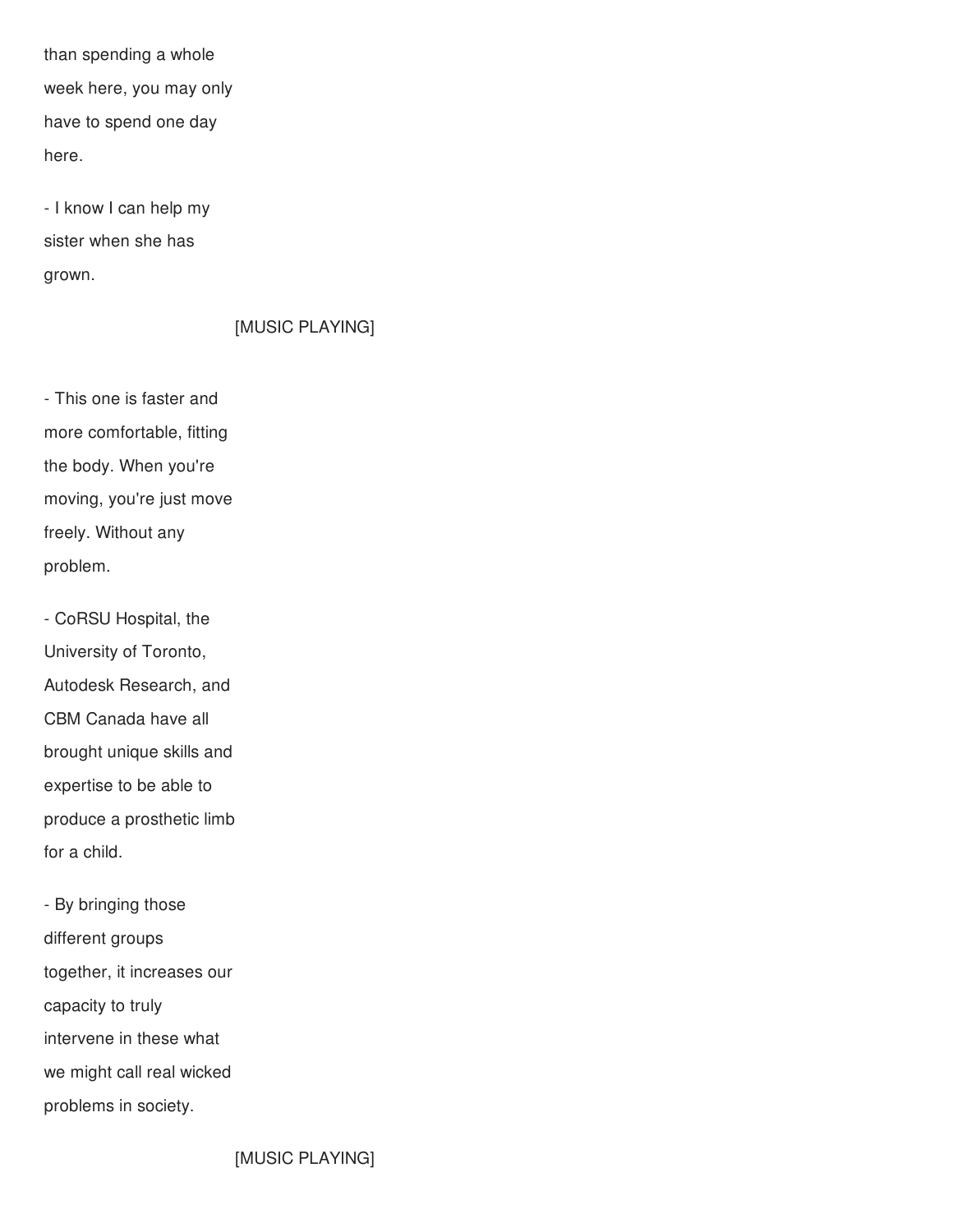[END PLAYBACK]

**MATT RATTO:** OK. So hopefully that gives you a sense of both what the manual process looks like and what the digital process looks like. I want to talk a little bit about where we've come since those initial days. And I'll just start by talking a little bit about our current impact. So we're currently engaged in the largest clinical evaluation of 3D printed lower limb prosthesis that there's ever been. And in fact, it's one of the largest prosthetic trials in recent years, 4 sites in 3 low income countries with about 200 children and youth.

> There's a digital monitoring system providing clinical data. And basically, the results of this is a process innovation, where the development of devices is about 80% faster. It's from about 5 days to really about 1. In fact, we could really do it in about 10 hours, which has these effects of shorter hospital stays and about a 300% gain in practitioner productivity.

But we got there not just by focusing on technology, but focusing on innovation. And I think probably most of the people here in this room would agree that technological innovation can create positive change. That's one of our values. That's one of our initial starting points.

So for us, that really means figuring out ways to move these orthopedic technicians, technologists, and processes from the plaster room, which you see here at CoRSU Hospital in January of 2014, to the design and printing studio. You see an image here of a studio like that at CCBRT Hospital in Tanzania just from October, from our last trial. But technology by itself isn't enough.

And so we have a value about really tapping into local talent. So our focus here really is of allowing local knowledge and local expertise to shape how this work gets done. What that means for us, that's not just a value that we kind of like throw up in the air, we actually have been developing our technologies around those values. So for example, we have developed our scanning technologies initially using the 3D Sense Scanner from 3D Systems now to a structure scanner on an iPad and some custom software in order to allow for and facilitate local people, both practitioners and others, to basically do the scanning process for themselves. That's pretty obvious that we would do that.

But that also means that we really want to make sure that the prosthetists and the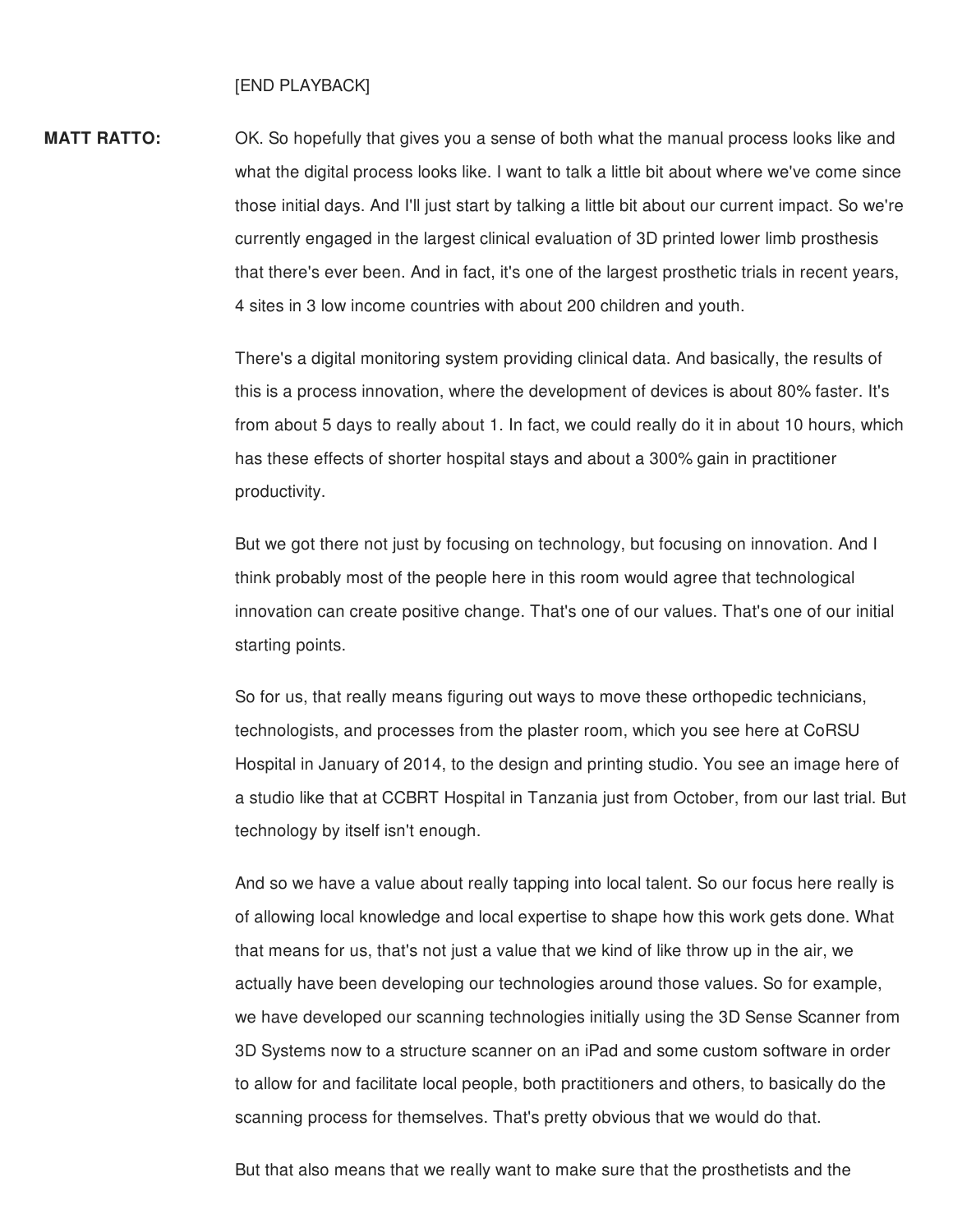orthotist are doing the modeling themselves as well, that the clinicians are basically reshaping these objects around clinical requirements and clinical needs. That's meant that we've ended up partnering with Vorum, which is a company that digital CAD/CAM company dates back to the 1980s that builds a custom suite for prosthetics and orthotics design. While we use Fusion 360 for the modeling of external components, we are not really able to deploy that as a software solution into the developing world context, both because there's some cloud issues and network issues associated with putting Fusion in the developing world, but also because Fusion is a general CAD/CAM tool.

And we don't want our prosthetists having to spend time learning how to use a tool that really isn't suited to their own local expertise. So because of that, we've developed Orthogen, which is a software program that uses the Meshmixer API, automates certain types of functionalities that would otherwise take a lot of time and complexity to actually produce. And I'll show you one of those here in a second and dig a little bit more into Orthogen. And then we also very much believe in local printing, so we deploy dual commodity 3D printers into the orthopedic clinics.

And the idea here is that in those local contexts, they're doing the scanning, they're doing the design and modeling, and they're doing the printing. And that's one of our commitments. Now, as part of that, though, we're not just interested in any local person doing this kind of work, we also really want to focus and support and build capacity for the practitioners who are there.

We believe, we've been told this and we take it as a value, that expertise and practice in orthopedics is actually real, that in fact, not just anybody off the street can produce good prosthetic devices. And so our goal has really been to figure out ways to build on the skills and expertise of the clinicians that are in those contexts, as opposed to deploying a bunch of people who are going to kind of do the modeling without that necessary knowledge. And as part of that, our goal has really been to maximize the time they're able to spend on clinically relevant modeling activities and minimize the time that they have to spend on modeling activities that are not clinically relevant. So I'll give you a brief example of that here with the way that Orthogen works.

So if you see here, what you see here is a prosthetic socket. So that's a modeled prosthetic socket. And one of the things we have to do, this is all custom, right? But that custom object needs to integrate with a bunch of standardized components. So we need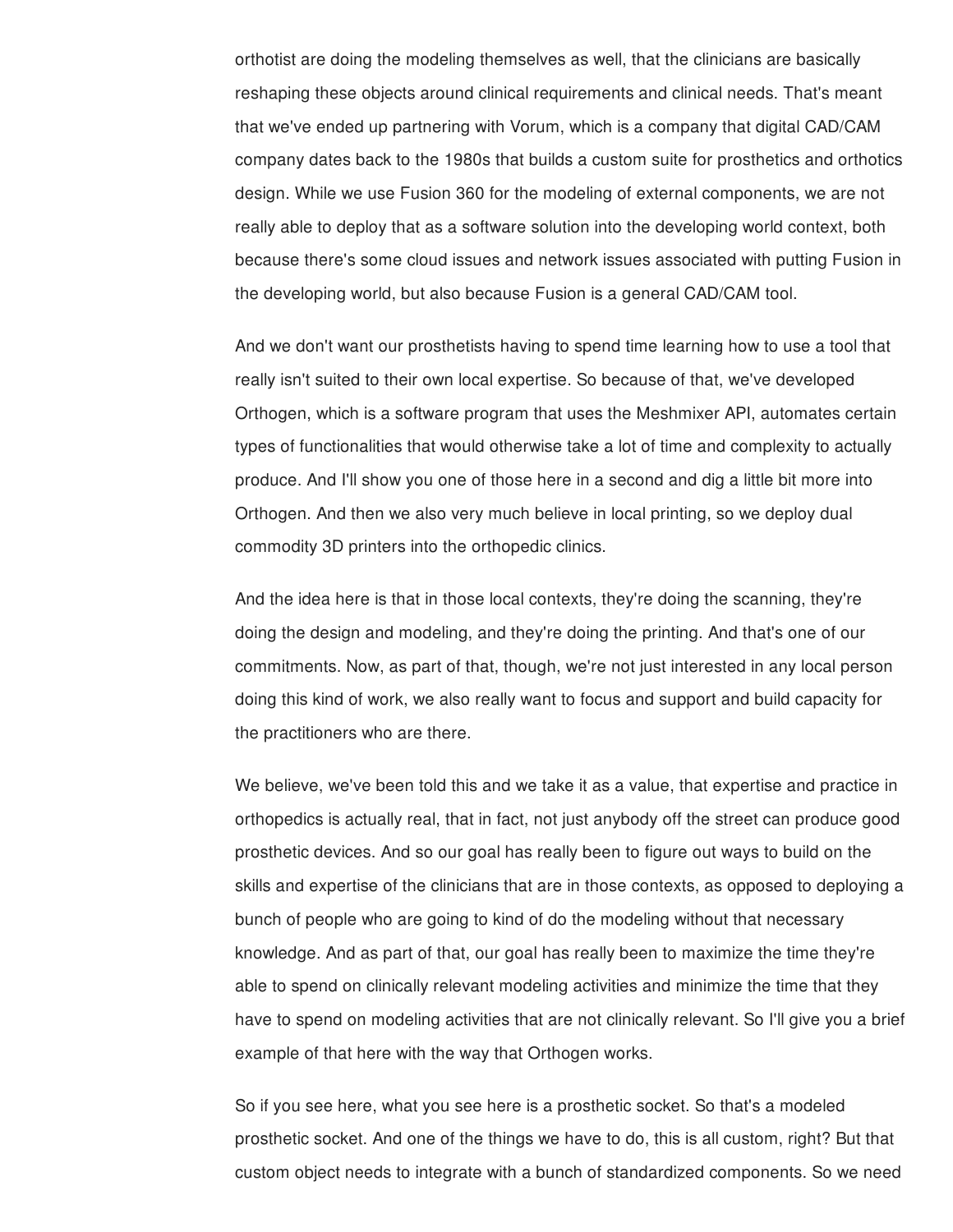to figure out a way to move from the custom thing that's on the body to the standard objects that are in the world. And so we build a connector. We built that in Fusion 360 is where we build all that stuff.

And this needs to integrate with this. Now, the position of that connector actually is relevant. The alignment of the device on the patient turns out to be remarkably important for how well that device works for a patient, how well they can walk in it. So we give the practitioner the capacity to move that connector around and position it properly in relationship to the socket.

That's a clinically relevant design choice that they need to make. But then once that's positioned, they can just push this Join Connector button and it automatically integrates that connector with the model. That activity of actually it's not just a Boolean, might look like it, but integrating that with this thing is a complex modeling activity that would actually take quite a bit of time, particularly when you have to do that without disturbing the internal structure of the socket, because that is clinically relevant.

So they can move it to set the alignment clinically relevant. But then they push the button because that's really an automated task. So that's part of the way that we focus on supporting practitioners by developing design tools that really fit, maximizes their clinical knowledge, minimizes the other types of knowledge they might have to deploy. Another part of that process is that we integrate our systems with the systems they are already using.

So in these clinical settings, they use these Red Cross components. You can see some pictures of them here. And a Red Cross developed process. So we've built our system to sit with the knowledge they already have. So we didn't just ignore what they already know and try to replace it all, we've really built a system that tries to integrate well with it.

Now, other values that drive our work are partnerships and R&D. And those are really actually connected in a lot of ways in our own minds. As part of that or as a demonstration of that as a value for us is the way we've selected and developed our clinical study sites. So as I said before, we have a number of trials running. Those trials are located in Uganda, Cambodia, and Tanzania at a series of local hospitals.

And those trials basically are done, those hospitals are not just kind of clients of ours, they're not just customers of ours, they're really our partners. We iterate our software,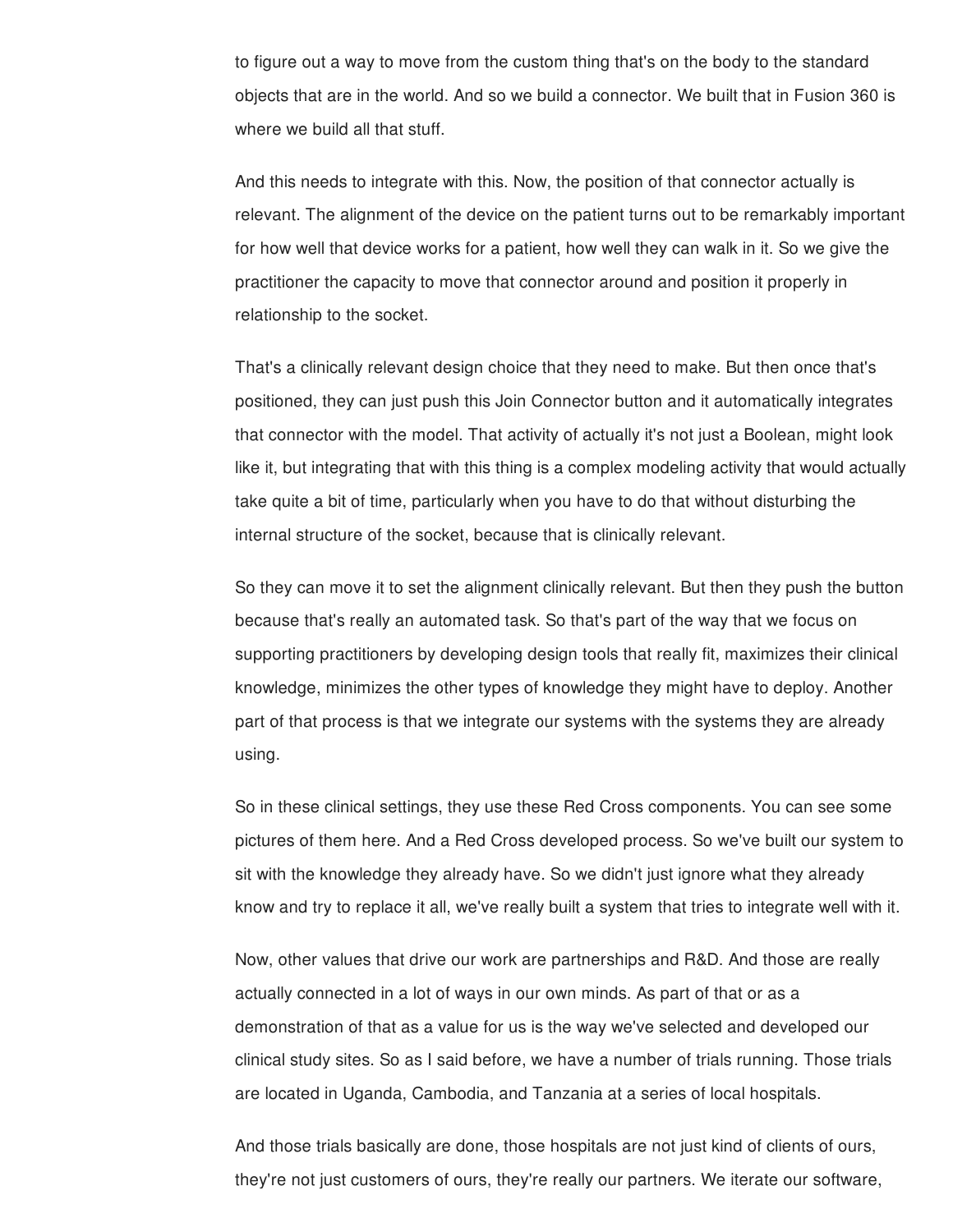we develop our software through the feedback that we're getting from these partners. The clinical trials that we're running, we had a first trial at CoRSU Hospital in Uganda, where we fit 35 prosthetic legs.

they're not just customers of ours, they're really our partners. We iterate our software,

### [CELL PHONE BEEPING]

We had a second-- I'm actually getting messages from my wife to pick up milk. She knows I'm in Vegas, I think. Anyway. Our second trial, which we started in June of this year, again at CoRSU Hospital, we printed 30 legs and 30 ankle foot orthosis, which is a kind of a brace that's very important for walking. Our third clinical trial we kicked off in August of this year at Cambodian School for Prosthetics and Orthotics in Cambodia.

Again, 30 legs and 30 AFO braces on 60 children. And our fourth trial we just kicked off last month in Tanzania at CCBRT, again, 60 devices. And the idea with all of that is to really get the clinical knowledge and information to move the 3D printing of prosthetics from a proof of concept, which, hey, we can do it, we don't need any more proofs of concepts, to something that can actually be deployed in a sustainable kind of a way in a legitimate way.

Because the other part of this is we've got to convince the ministries of health and all these other organizations that this is ready to be deployed. So again, just some pictures of these trials here. You see here, Jenan, who's prosthetist, and Moses fitting Ruth with a transtibial at CoRSU. This is Samson getting his AFO at CoRSU. Here's some folks, some prosthetists in Cambodia creating liners for their devices. And this is just a picture that came in, well, really last week of two patients being fitted with transtibial prosthetic legs, walking, and testing in Tanzania.

Now, to create that, though, and to get the data that we need, we really had to develop a system that allowed us to do that. And so we used a system called Open Data Kit. Is anybody familiar? Has anybody done anything with that? So it's actually an open source tablet based technology. And what we did is we used open data.

We developed some tablet-based questionnaires. And those tablet-based questionnaires are used to gather data from the patients and the practitioners. And it comes back to us and allows us to figure out statistically how well our devices are working. What you see on this chart here is that with the ability to walk, fit of the device, and patient's happiness,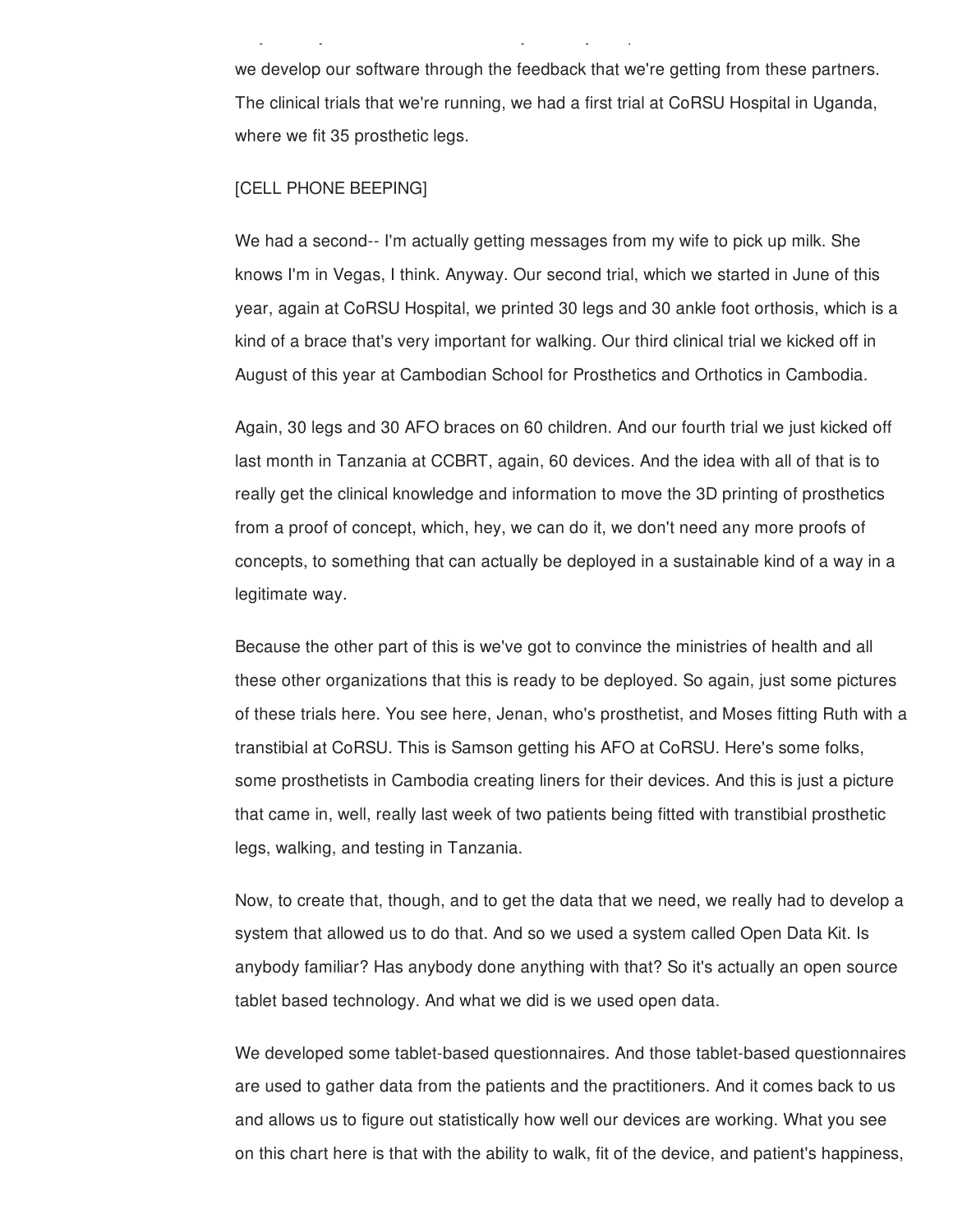that were slightly above what you get with the manual polypropylene technologies that are currently in use.

Some people might think, oh, why isn't the 3D printed one so much better? Don't computers make everything more accurate and better? I think you all know that these things are only as good as the practitioner. So the fact that practitioners who have been using the manual processes for 10 or 20 years can begin to use the digital processes and produce devices that in fact are better than the manual ones, ever so slightly, is I think a testament to the power of the technology and how well it's working.

And then at the bottom is a graph having to do with the pain associated with using the 3D printed AFOs that we're doing. OK. So that actually is I think the kind of brunt of the technical details and some of the values that I wanted to talk about. I'm turning now to the really the two that I think are absolutely the most important. And that is really the idea of developing technologies for use in the developing world that are appropriate for those contexts and sustainable.

And I want to turn now to a little issue that typically I think engineers and people don't often think about, which is power relations between the global north and the global south. And I want to tell you a little story about how those relations have shaped the work that we're going to do. So when I first kind of started working on this project, it was actually assumed that what we were going to do was send a scanner and a printer to Africa. And the people there were going to scan the patients, send the scans back to us in Toronto.

We were going to have CAD designers and prosthetists and other people in Canada convert the scans into prosthetics, send the models back to Africa, where they would print them. Absolutely great solution. We didn't have to develop any software. We didn't have to really deploy any complex systems.

It would dramatically improve the capacity of those orthopedic clinics. And everybody would be happy, right? Except, all got to do is change the wording of what I just described a little bit and nobody would want to deploy a system like that. And the way that wording would change is the system I just described basically means that the black people do the manual labor and the white people do the intellectual labor.

So not only does that create this kind of power relation that is deeply problematic, as I think you'd all recognize, it also literally drains capacity that is already existing in those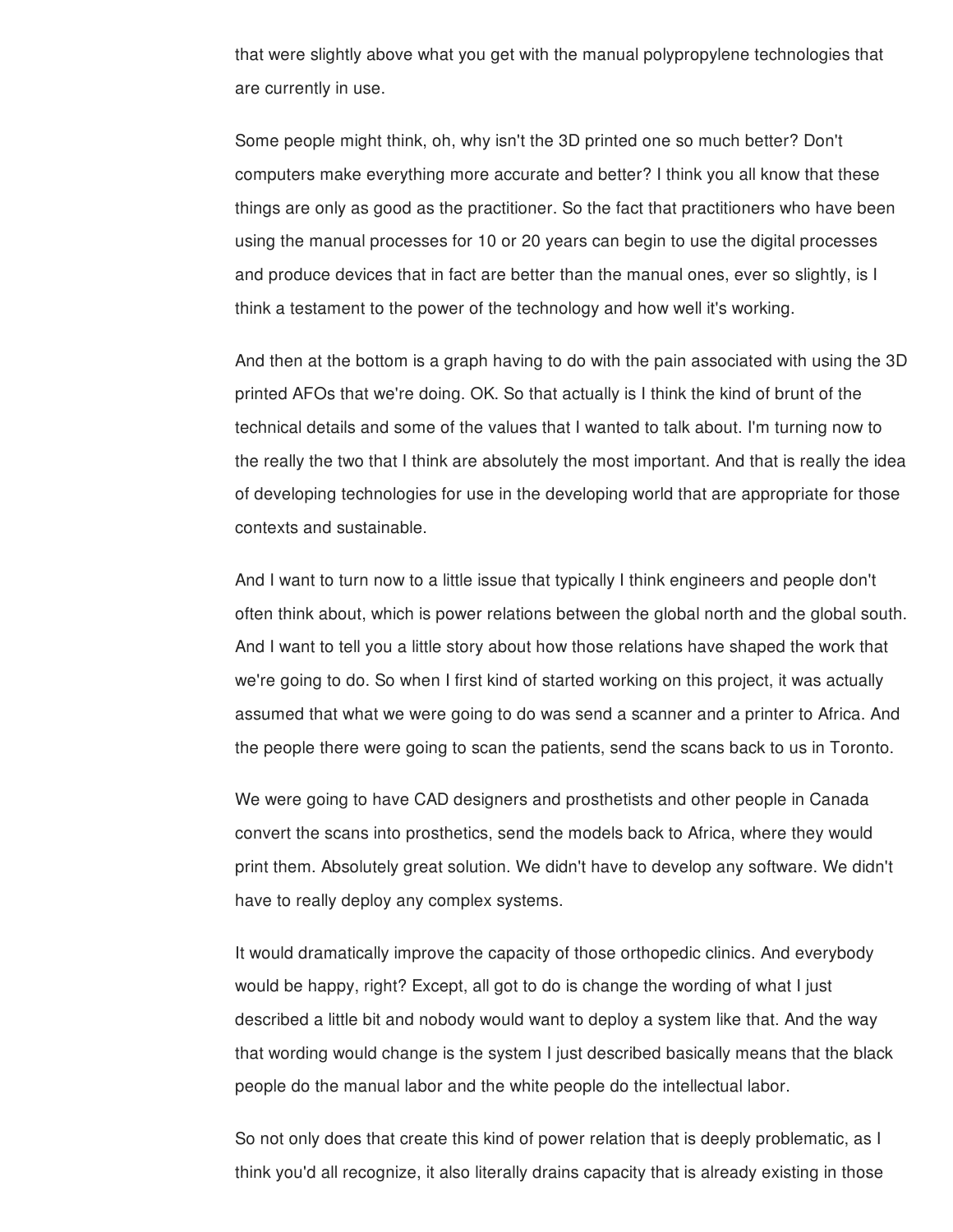contexts out of those contexts. So it does solve the instrumental needs of these patients, but it does so at the cost of losing a generation of practitioners who could be providing services. So our goal here was to say, OK, we're going to reject that model and come up with a model that adds capacity to this context, even if technically it's more difficult to do and we have a slower progression towards the treatment of many patients.

So but that's the ways in which this appropriate technology idea and value really influences the technical choices that we're making as an organization. Now as one other kind of example of that, I just want to point to a kind of a way that we've gone about designing our system that I think people often know about in a kind of a developed world context but may not think about in the developing world context and that is developing software and hardware processes that are designed to work with how labor is done in the context you're working towards. So we call that user experience design or all these other terms.

And nobody would think of deploying a CAD tool to an architectural company that didn't understand how architectural companies relate labor through the organization. Similarly, we wanted to do that. We wanted to really develop a system that worked with the context in these clinical settings in the developing world. And so we did that, first and foremost, by thinking about how the labor associated with making prosthetics is distributed across a range of employees in those contexts. And so there are technicians there. There are technologists there.

There are prosthetists there. And so we designed our system to allow for the kind of pass off of data that they are already used to thinking about. So we have the prosthetists doing the scanning and the modeling. We have the technologists doing this Orthogen phase, where they're converting the shapes into 3D printable models, integrating components. And we have the technicians basically doing the printing.

And the idea here was to really look at the context, look at the social context in these places we were trying to improve and use that as feedback for our design process. By the way, it's interestingly or perhaps not surprising that the division of labor of prosthetics in the developed world is very different. So in fact, if what we had done was look at how prosthetists do their work in Canada or in the United States, we would have designed a completely inappropriate system. We would have broken the way way they train and the way they devolve labor in those contexts.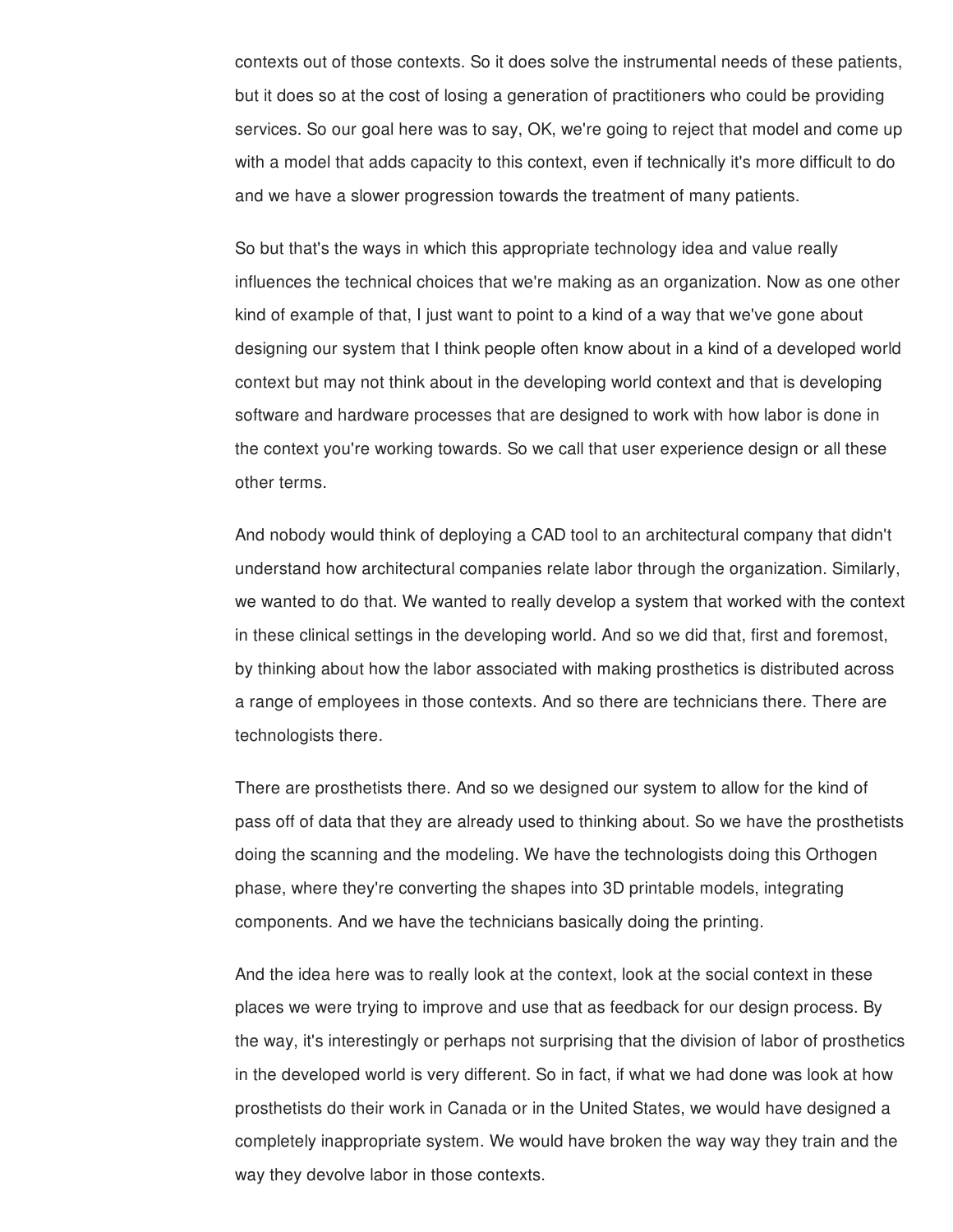And actually, I added one more example here at the end simply because of this idea of appropriate technology and sustainable technologies, simply because of the kind of comments and conversations we've been having around machine learning here at this event. I mean, I think Carl Bass in the keynote spoke about generative design and in 3D machine learning as really something that's coming our way. And as part of our project, we've been looking at using machine learning to predict these modeling changes and do so in a way that it creates a recommendation system for clinicians. Now, one reason that we did that is because we had been hearing about other organizations, there's one in Bulgaria, who have claimed that they can create a machine learning prosthetist, a computational blackbox that basically replaces the work of the clinician.

So when we heard that, we said, OK, we've got to build something that starts from a different value proposition but engages with the same technology. And so we built a system. We started doing some research on it. The first thing we found was it was actually remarkably easy to build a system that predicted the rectification steps, the subtraction and addition of material to the scan that is necessary to produce a good socket. And you see here some of our initial research.

So this was we were running a Scikit Learn Python-based program if anybody knows of that, running extra tree regression. And what you see is the original scan. The white areas here are the buildups created by a prosthetist using our toolchain. And that's the prediction. OK. That's probably about 80% accurate.

And that was like our first try. We use some other types of algorithms. We tried linear regression. We got even higher levels of accuracy. I mean, you can see here that not only did they capture this buildup of this region on the tibial crest here, but they even captured like other smaller regions. And there's obviously this kind of chunkiness is something that has to be dealt with. But like this actually scared me.

I was not happy to see this in some ways. I was scared by it because I realized that we were facing, really, the possibility of a system that could be assumed to replace clinicians. I will show you one more just to show it. So this was using TensorFlow Convolutional Learning Network. It needs a little bit more. It's a little harder.

So what did we want to do? So we wanted to take our value system, appropriate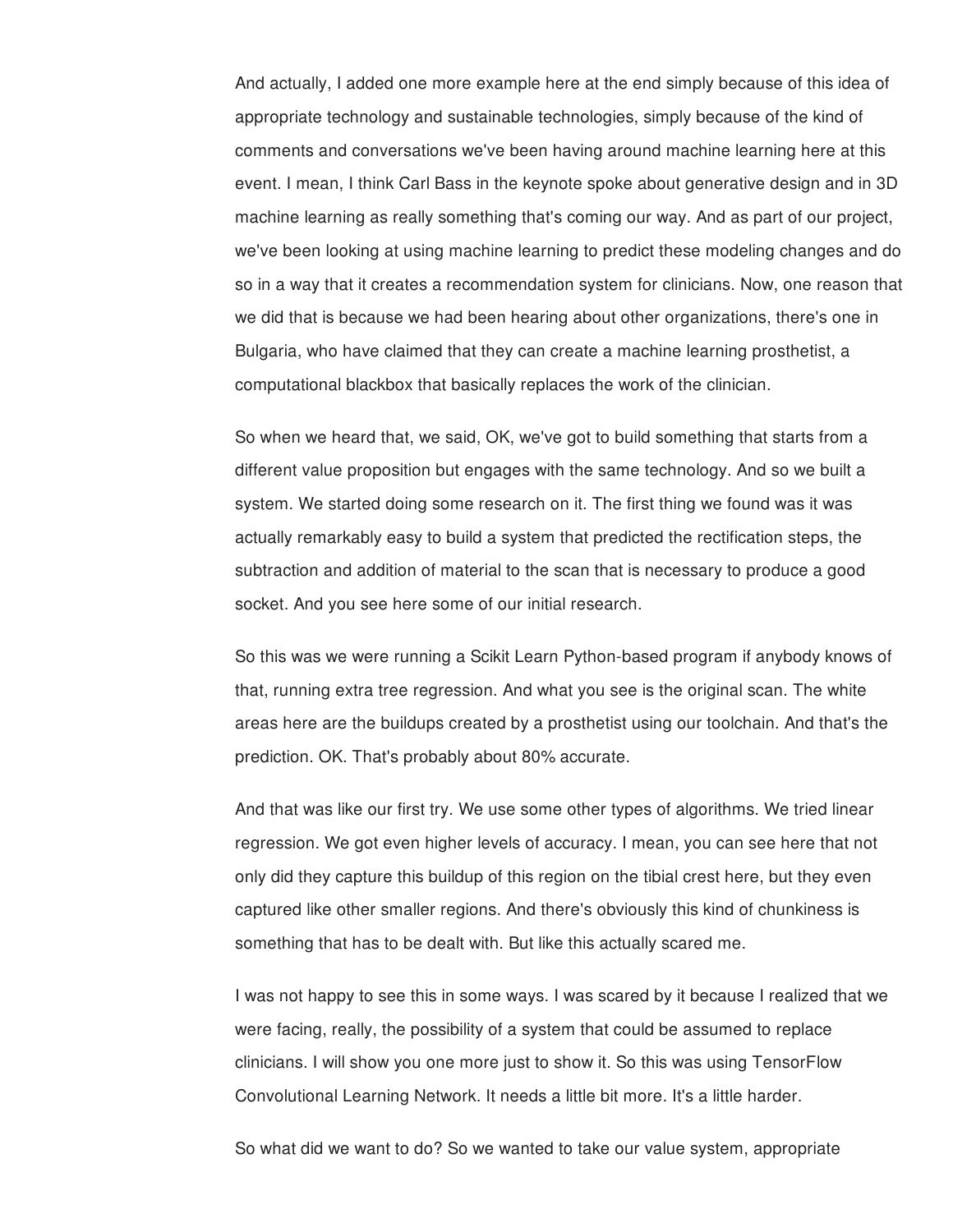technology, practitioner centric, all of these things and build something that supported and came from those values. So we decided we wanted to do was build a system that de-authorized the results of the computer. Made sure that the people using it didn't see those results as better than the work that they could do themselves. Didn't see those results as somehow objectively better than what they did as manual practitioners.

And we decided to do that by incorporating the provenance of the data into our system. We did this in a very simple way. But what was interesting was when we did that and tested that with some of our practitioners, what we found is they stopped seeing the machine learning results as objective and started seeing them as subjective recommendations. They started to see them as just somebody giving them an idea about how to do it rather than a computationally produced accurate thing that was supposed to replace them.

And we did it in a very simple way. And I highlight it to you here just because I'm hoping that maybe other people doing work on this stuff will do it similarly. All we did was we added checkboxes where they could change where the data came from, the training data came from, that was producing these kinds of rectifications. So instead of just getting a blackbox, pushing a button, and getting a result, they now had to choose, was the data, the training data that the computational system was using was just data from them?

Was it just from their local region, say, Africa? Was it just for people from certain levels of training? And what we saw was people started clicking all the boxes. They click one and run it and see what they got. And click another one and run it and see what they got.

And of course, actually, or maybe not of course, but what we found was they created different results. And the prosthetist could read those differences. All of the results were somewhat similar. There'd be a little additional buildup on the patella or there were these little changes.

And what happened was, they stopped seeing them as better. They started seeing them as subjective recommendations, more like Spotify than something you might think of as TensorFlow. So I highlighted those values and talked about those in order to tell you a little bit of a story. Hopefully, there are some takeaways that you guys can use in your own work or in your own processes around innovation technology and additive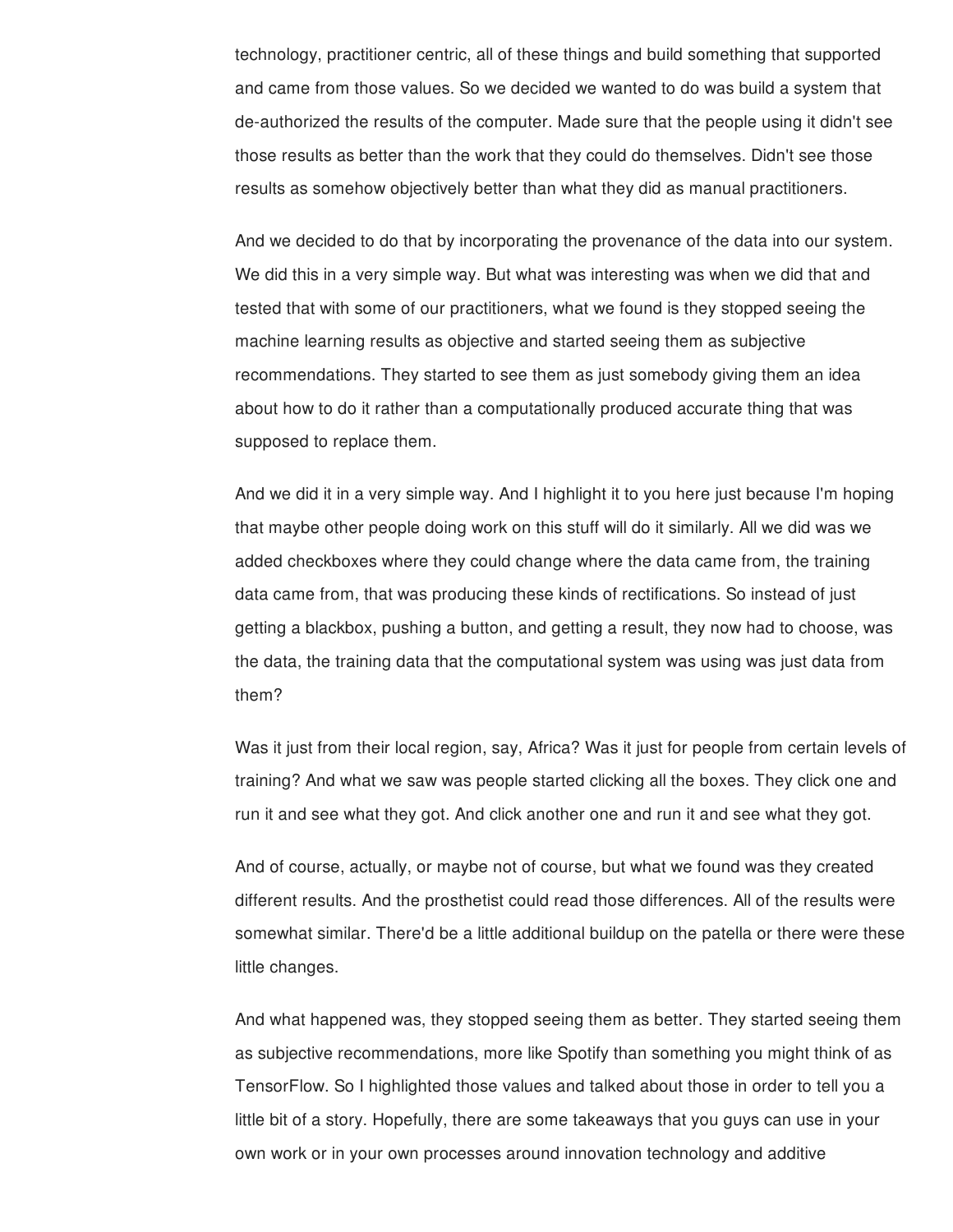manufacturing or whatever you're interested in.

But I want to end by kind of highlighting the fact that this is a story of innovation. I mean, we've created some kind of innovative stuff, maybe not entirely deliberately but we have. But a lot of our innovations are not technical. They're not primarily technical. They're not only technical.

They're actually sociotechnical. They come from a place where it's about understanding the fit between society and technology, not from just instrumentally trying to produce a technology that just solves some simple problem. And my sense is that given the complexity of the issues and actually the ways in which simple technological solutionism has really pretty much failed the developing world, a more value-driven approach I think is really necessary to create the kind of solutions and outcomes and capacity building processes that are necessary to solve these problems. So I'll end there. And I'm happy to take any questions. Thank you very much.

[APPLAUSE]

Yes.

**AUDIENCE:** How do you identify potential partner clinics and, even more so, how do you--

**MATT RATTO:** Make contact?

**AUDIENCE:** How do you identify the clinics that you don't want to [? work with? ?] If that's happening.

**MATT RATTO:** Yeah, so it does. It happens a lot. So I get about 10 requests or so a week from potential clinical partners. We have a kind of a rubric for evaluating those that includes things like, are they an orthopedic clinic? Do they currently treat patients? Do they have the capacity to use our technology?

> Have they been trained? Because there are a lot of clinics that have no training in various countries, India, for example. And so we really at this stage, we're focusing on building upon the mechanisms that are already in place. But it's relatively easy because there are these organizations, like the International Society for Prosthetics and Orthotics that kind of operates as a broad network of clinics.

> And so we just have to ask a few questions and we can figure out whether or not they're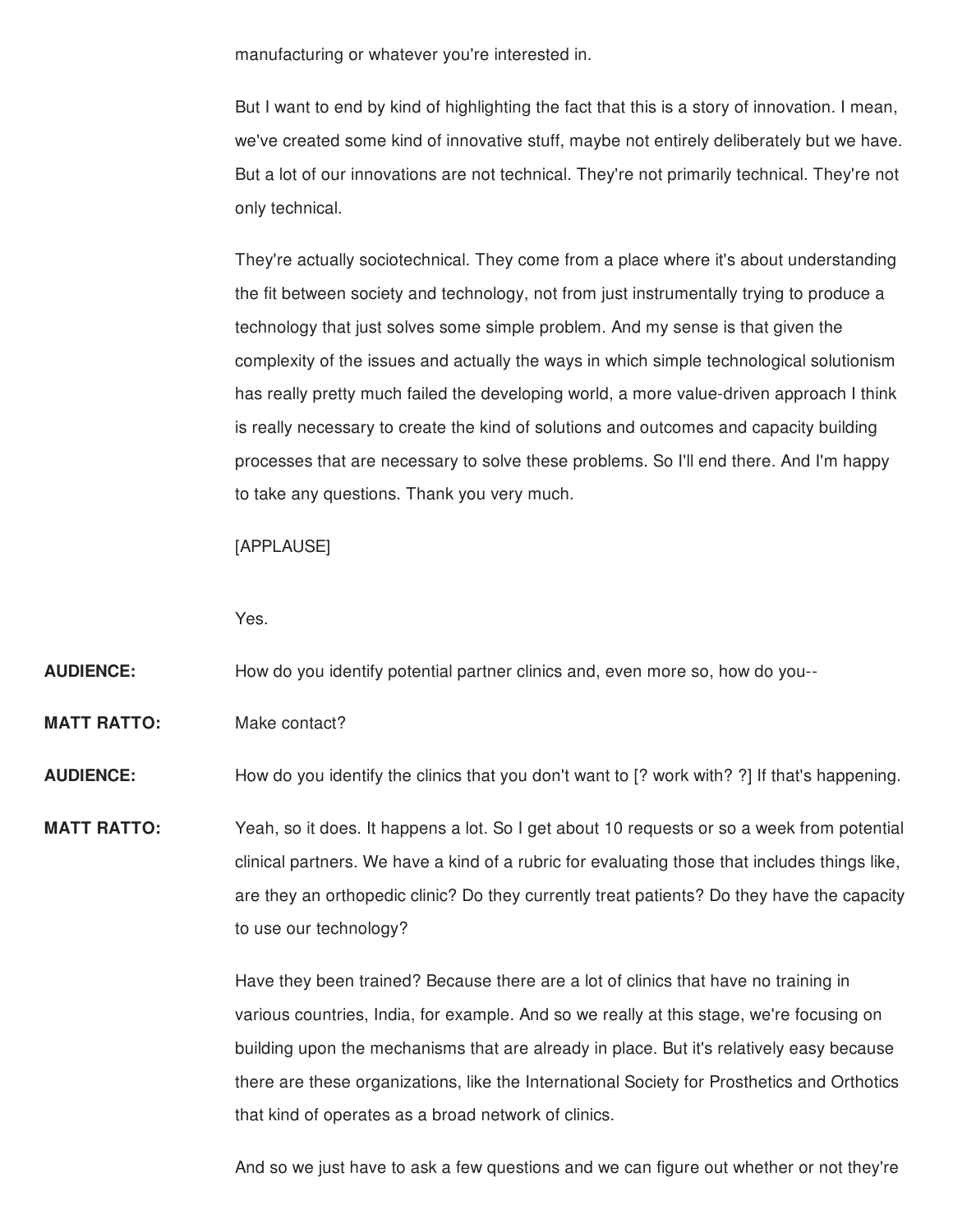kind of opted into those kinds of systems. And then we have for our clinical trials very much reduced where we've gone. We've looked for places that have relatively reliable, you know, they have power that's up for at least 10 or 12 hours a day. They have surgical capability. They're actually doing orthopedic surgery. I mean, there's a range of those things.

And then we start to build a relationship. And in fact, interestingly enough, all those objective criteria only get us part of the way. A lot of the decisions that we've made in the last year and a half are also based on how well we feel we're communicating with this those places. And that can be a real problem, particularly given the ways in which often the staff in those contexts change.

So for example, CoRSU Hospital that we've been working with for the last 3 years or so, the CEO just quit. And the CEO of that hospital was one of our major ways in which we interacted. But we're OK because we've actually developed this trust relationship with the orthopedic workshop itself. But there's all this financing stuff. So it's often about building trust as much as it is about these objective criteria. Does that help?

- **AUDIENCE:** Yeah. I guess one follow-up questions. Do you expect that in the future when this is no [INAUDIBLE], will you still hold back from, I guess, [INAUDIBLE]?
- **MATT RATTO:** So I'll answer that question by working around it a little bit. One of the things that we've really come to realize is that build it and they will come is not a successful strategy here. A lot of these clinics really struggle with financing. In fact, they all struggle with financing. They often very much struggle with financing because of the financing model of these hospitals, which tends to be they put in a funding request once a year, they get their check once a year, and they live off that money until it ends.

And then they put in another request. And then they're going-- I mean, probably philanthropic organizations in this room are familiar with that kind of model, right? We have to figure out a way to help them pay for devices. And so probably our scaling out activity is not simply going to be one of a kind of a company selling a solution, but of developing a more complex relationship to these clinics.

So we're a nonprofit. We're not a for-profit. We do hope to generate some revenue in order to kind of for ourselves reduce that cycle I just talked about. But the relationship is going to be a longer term one. And so I think we will still be pretty restrictive in terms of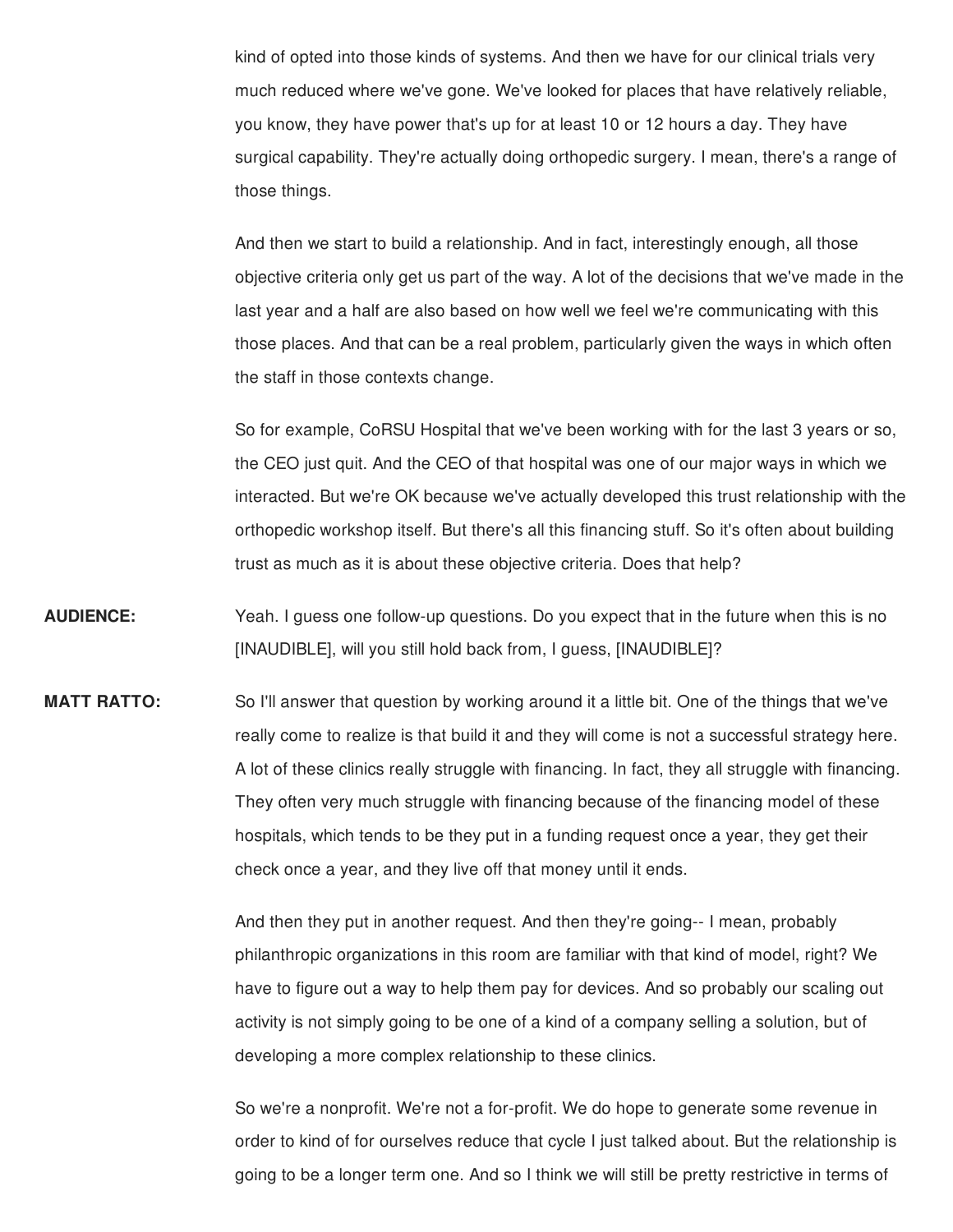who we deploy to and how we do it. Now, one thing that makes that possible is many of the partners that I just described, the ones we're already in these relations have with operate networks of hospitals. So CSPO is part of the seed network, they operate 8 hospitals in Southeast Asia.

So if I expect 30 additional sites, which I do in the next couple of years, I can get those sites actually simply by scaling out from our current context and basically doing a kind of a hub and spoke model. But I think, how do I say this? It's like what I thought, which was you build the tech, you make it open source, that was our initial idea, and then everybody kind of adopts it. And that works. That's a failed model.

That's not going to work. We actually have to develop longer relationships with those clinics. We have to help them with financing. We have to help them with procurement. We have to help them with support. And that's the only way that we will actually scale out, for at least the foreseeable future. Yes.

**AUDIENCE:** [INAUDIBLE].

**MATT RATTO:** Thank you.

- **AUDIENCE:** I have more of a sort of a clinical design question. Seeing that, and rightfully so, you're designing for children. But they are growing quickly. So it seems like they need these prosthesis frequently.
- **MATT RATTO:** That's right.

**AUDIENCE:** So I'm wondering if, A, if there are [INAUDIBLE] choices between the lab or some growth, or B, if the design could be shaped so that there's flexibility for [? strapping ?] or something so that [INAUDIBLE]. If you're doing 60 units over a 5-month clinical trial, it seems like the standard children in 6 months or a year, can possibly [INAUDIBLE].

**MATT RATTO:** They do. Yeah, about a year, about a year between, depending on the age of the patient. So there's an issue with like the material. So you're right. There's material choices one might make that allows for more flexibility and expansion, for example. The problem is the complexity-- so you think the socket is just a bucket for the leg, that's what I thought initially. It's a really complex interface between the ground and the child.

And as part of that interface, it has to be kind of flexible in some areas and have some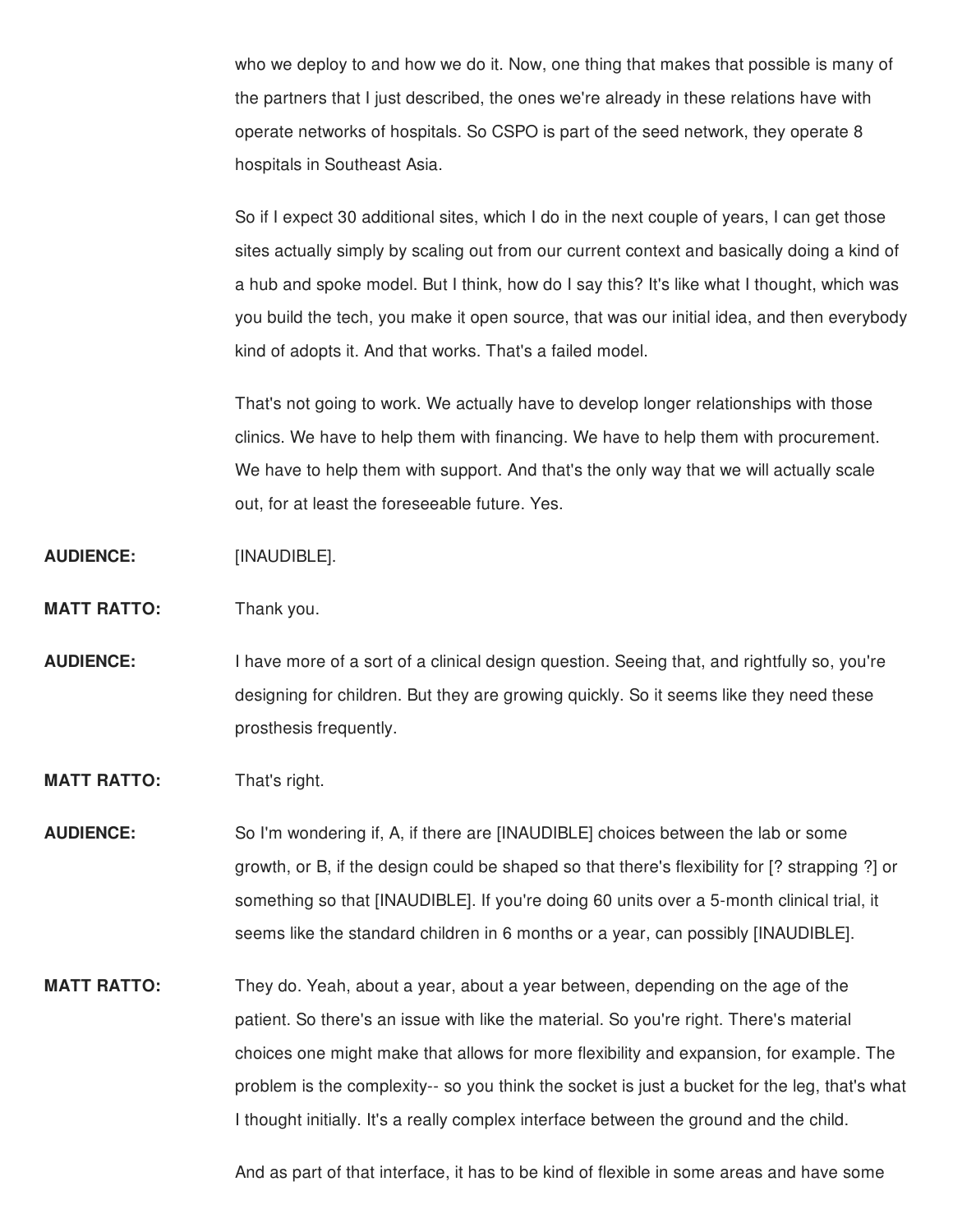give and be extremely static and rigid in other areas. Without that rigidity, you don't get the transfer of power from the muscles of the child. And so if you start screwing around with like more flexibility, which we've done, more flexibility, you end up costing-- there are energy costs to the child. It costs them more energy to move otherwise.

So the kind of rigidity of the device really restricts our ability to use strapping or use these other models to devolve forces. What we do do and what some clinics do is they really- and it depends on the child-- is they figure out from the child and from the family when they're going to be able to come back to the clinic. If they say, well, two years, they built the socket bigger, they provide them multiple soft linings, and they say, OK, in a year stop using this liner, they use EVA foam liners, and start using this liner. And so it's really a patient-by-patient process about how the prosthetist makes decisions about the devices they're going to produce, which actually goes back to why simply replacing the processes with a blackbox that creates the right shape is an insufficient way to actually develop these things.

But we're really interested in using single materials, but playing with things like variable density. So that's one of the major research things that we've been, in fact, we've finished it, it's working. We build a system, if I can say it in this room, that basically allows you to control regionally the rigidity of the material and the device. We do that by controlling shelling and infill and all those other kind of things. And that's actually now part of that Orthogen software.

And that does give them a little bit more capacity to adjust for sizing issues as children grow. But it's a big problem. But the other issue is, if I can not dig into too much detail here, is children's bodies actually also change not just in terms of growth. And oftentimes children, prosthetic-wearing children, develop things like bone spurs that require what they call refashioning of the residual limb. And so there are a lot of reasons why the child needs to return to the orthopedic clinic, not just that they've grown out of the socket, but they actually may need extended medical treatment, particularly if the amputation is due to trauma, which it often is. Joe.

**AUDIENCE:** My question is two parts. And it's related to your slide around sociotechnical solutions. That's a very [INAUDIBLE] to summarize. It's kind of matching, or not matching, but appropriately aligning the technological solution to [? the context, ?] which is a very forward thinking way to approach it. And usually, organizations learn that after the fact.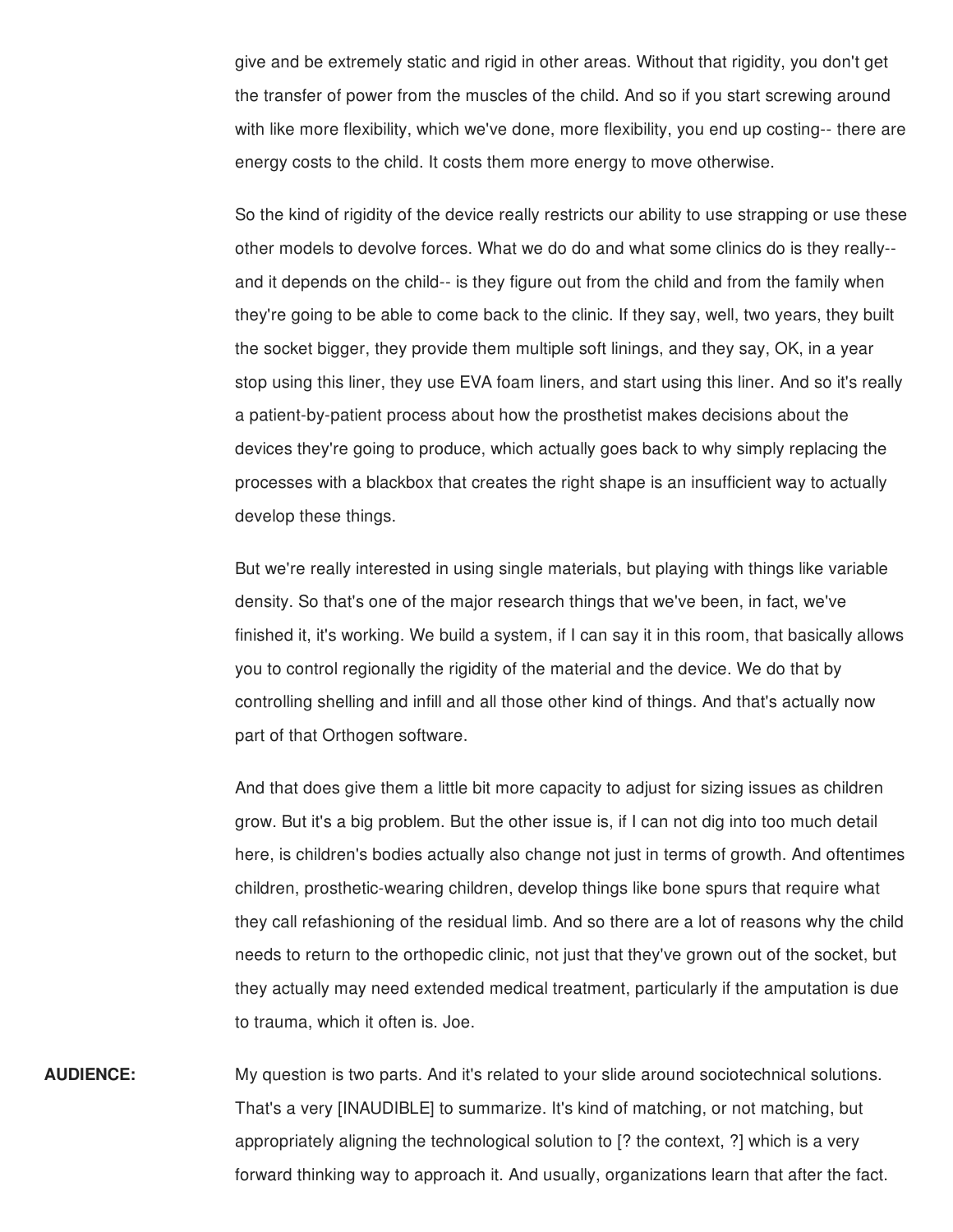They come in with a solution and then they figure out--

[INTERPOSING VOICES]

**MATT RATTO:** Oh, wait. Yeah, that's right. Right.

**AUDIENCE:** So the question is, one, what was the impetus behind you starting from that position? And two is, are there organizations that you think do that well?

**MATT RATTO:** OK. So I can do the first part easily. The second part might be harder. The first part is so that idea of matching technology to the social context, it's not a new one, really. People have been thinking about that for a long time. And there are even design disciplines and practices that have formed around that, like experience design or service design is another one that gets used quite a bit.

> For me, oftentimes, the problem is the scale of what they include in the context is too small. So a lot of design processes, particularly around computational systems, ends in a micro-transactional account of the device and the single practitioner. Like, we know that's inadequate. Most people now know that that's inadequate.

> They now move to the small group or the collaborative small group, but that's inadequate too. What I actually am really interested in is, how do we get that social context scaled out to include society? And for me, the example of that global north, global south, like building a system that maintains power hierarchy requires thinking about social context at a global scale. Why did we start from there?

> Well, I'm not an engineer, actually. Although, I was an engineer before I went back to school, I'm not a designer. I'm a social scientist. I did my PhD in a thing called Science and Technology Studies, where we are supposed to study and then write articles about how badly engineers are screwing up the world. Like, I mean, that's literally-- and scientists, scientists are also screwing up the world. We're supposed to be critiquing it. So I spent years doing that. It's like, large-scale genetic databases, boo, they're doing all these bad things.

> And all of a sudden, I realize, well, maybe I need to actuate that. And so my starting point was, how do I create a design process that solves a real-world problem but does so at scale, incorporates that broader social Context So that was our starting point.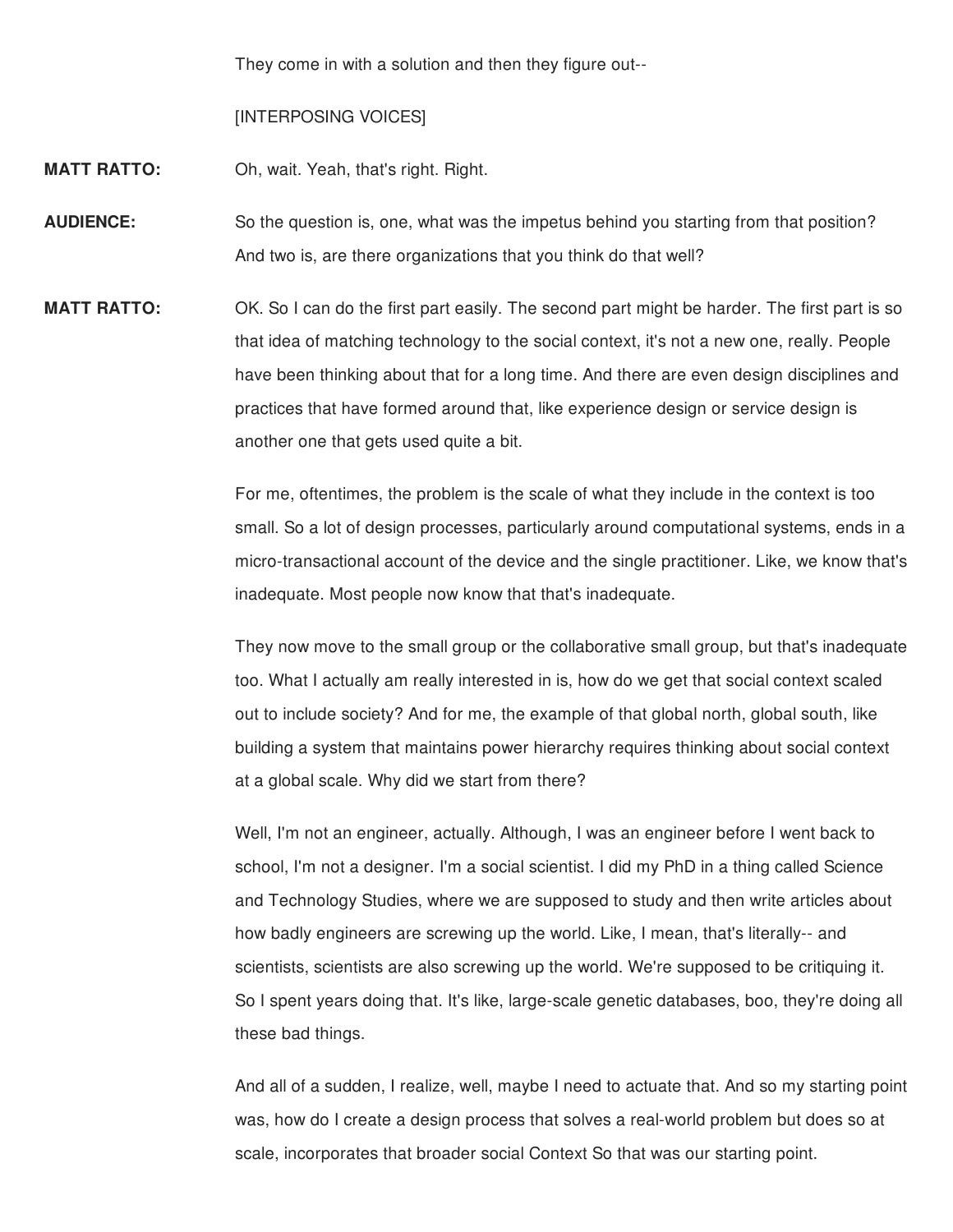Organizations that do it well, I don't know.

I think design that matters, Tim, who I have known about for that organization, if people know of those guys, they had the Firefly, which is this blue light thing for jaundice, treating jaundice. I think they think it's scale. I met, I talked with Tim, the founder, I guess he is, for the first time. And I was very taken by the fact that he had come to these same conclusions that I got to through my social research that he got it through experience, like you just said. But we really shared like, oh, yeah, you got to think at scale.

And how difficult that is to do so, particularly when you're dealing with market forces. And in fact, that issue is one of the reasons why we're a nonprofit not a social enterprise. Because we weren't convinced or sure that we could maintain that idea of designing at scale, designing it with this broader sense of social scale if we were constrained by the ways in which market might treat us. But then it creates all these funding issues, right?

So now, like, OK, how do we do? We can't raise VC. We can't do all these other things. So the problem of incorporating broader social context into design problems is itself a problem that requires thinking about broader social context, if that's not too recursive. Does that?

#### **AUDIENCE:** Yeah, yeah.

**MATT RATTO:** OK. Can I answer any other? By the way, I was going to tell you, anybody who is interested, I'm happy to demonstrate the technologies that we produced. I even have our little scanner with me. And I have all the software running on this computer. So if people are interested in that, I'm happy to do so.

> Probably not in this room. We'd have to find some place out there, but I could show you how Orthogen works and some of the other technologies that we've been developing as well. You have another question, Joe?

**AUDIENCE:** No, I was going to say, did you [? do that? ?]

**MATT RATTO:** I did. Yes. Yes, I did. But I feel like there's like 7 minutes left. And I have to fill those 7 minutes because if I don't, then Autodesk gets mad at me. OK. People, feel free to leave during the question period. I don't mean to hold you here, but I'm happy to address any more questions. Yeah.